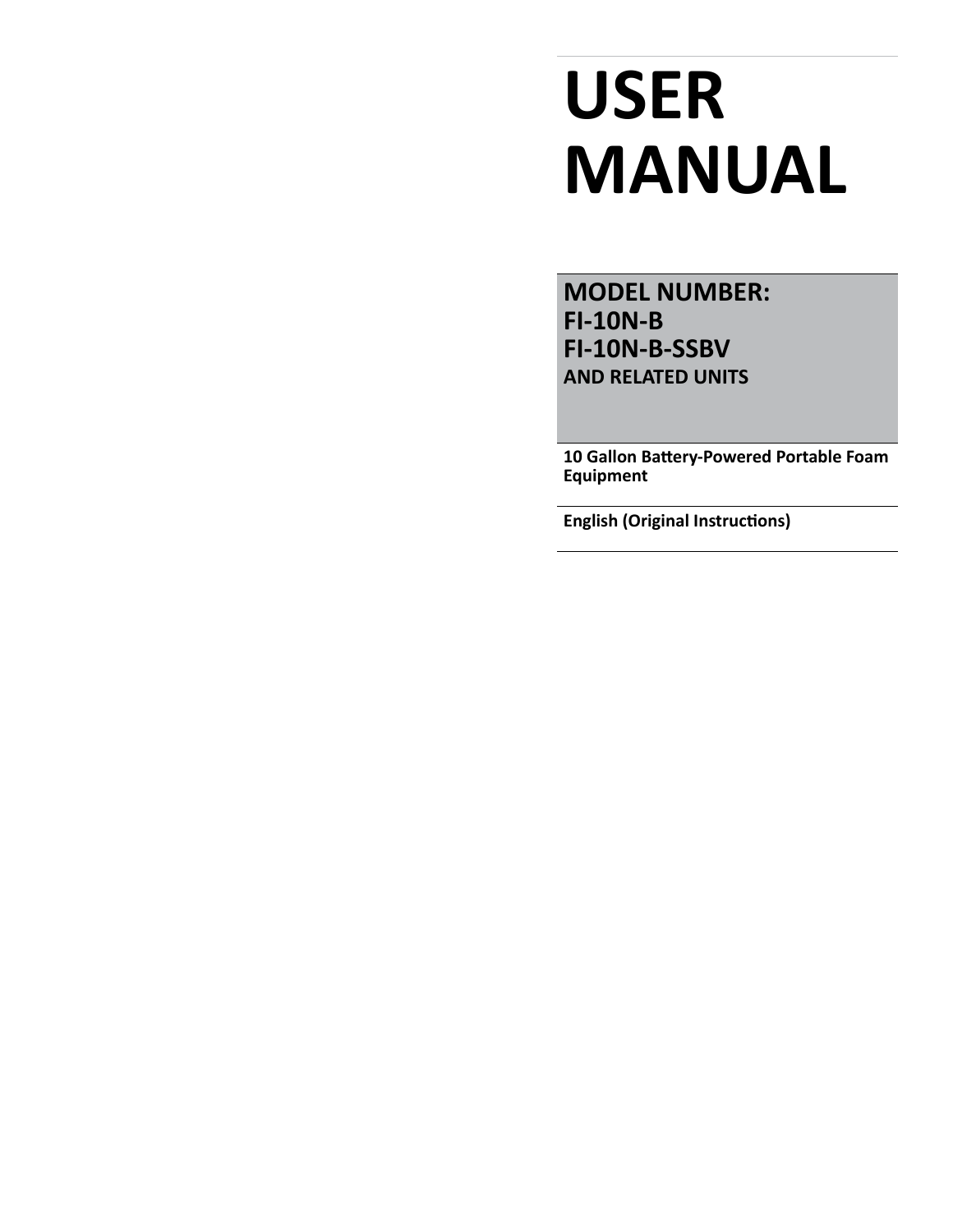



## **Read this manual completely and understand the machine before operating or servicing it.**

- Read all instructions before installing or operating unit.
- Always wear appropriate personal protective equipment (PPE) when operating or servicing unit.
- Always follow all chemical safety precautions and handling instructions provided by the chemical manufacturer and Material Safety Data Sheet (MSDS).
- Never use unit if it is damaged or leaking.
- If unit leaks from behind the back plate, turn the unit off and disconnect the battery immediately. Locate and repair the leak before reconnecting the battery.
- Always disconnect the battery before opening the unit back plate.
- Do not use unit if the battery box cover is not in place. Contact with chemicals can damage the battery.
- Avoid excessive use of discharge trigger or ball valve. Repetitive triggering in short bursts can cause overheating. Apply foam evenly without constant starting and stopping.
- Avoid foam or spray coming into contact with the unit. Contact with chemicals can damage the battery and other electrical components.
- Never point the discharge wand at yourself, another person, or any object you do not want covered in chemical.
- Always depressurize unit after use (as described in the After Use Instructions). Always store unit depressurized, with the discharge trigger gun or ball valve in the closed position.
- Do not exceed a fluid temperature of 100˚F (37˚C).
- Always flush the unit with fresh water for 5 minutes when switching from an alkaline to an acid or an acid to an alkaline.
- To prevent premature battery failure, do not store battery in a depleted state for long periods of time. Do not recharge battery until it has been used to power the unit for a minimum of 30 minutes of use.

## **PROTECT THE ENVIRONMENT**

Please dispose of packaging materials, old machine components, and hazardous fluids in an environmentally safe way according to local waste disposal regulations.

Always remember to recycle.

\*Specifications and parts are subject to change without notice.

# **Specifications:**

| Hose  12 feet reinforced hose, 3/8 inch I.D. |
|----------------------------------------------|
| (3.66 meters reinforced hose, 3/8 inch I.D.) |
|                                              |
|                                              |
| (15 to 18.93 liters/minute)                  |
|                                              |
|                                              |
|                                              |

A fully charged battery will power the unit for approximately 45 minutes of continuous use.

A fully discharged battery will take approximately 8 hours of charging to regain full charge.

## **Dimensions:**

| Weight, including discharge hose and wand: |  |  |
|--------------------------------------------|--|--|
|                                            |  |  |

## **Requirements:**

Chemical Requirements: Follow all instructions from chemical manufacturer and Material Safety Data Sheet (MSDS).

# **Air Operated Double Diaphragm Pump Models Offered:**

P56: Polypropylene body with Santoprene diaphragm P56V: Polypropylene body with Viton diaphragm P56K: Polypropylene body with Kalrez diaphragm

# **Acceptable Products:**

Alkaline cleaners, Caustic cleaners, Sanitizers, and Acids

- \* D-Limonene may only be used with Kalrez pump
- \* Chlorine may only be used with Viton or Kalrez pump

# **DO NOT USE: All hydrocarbons**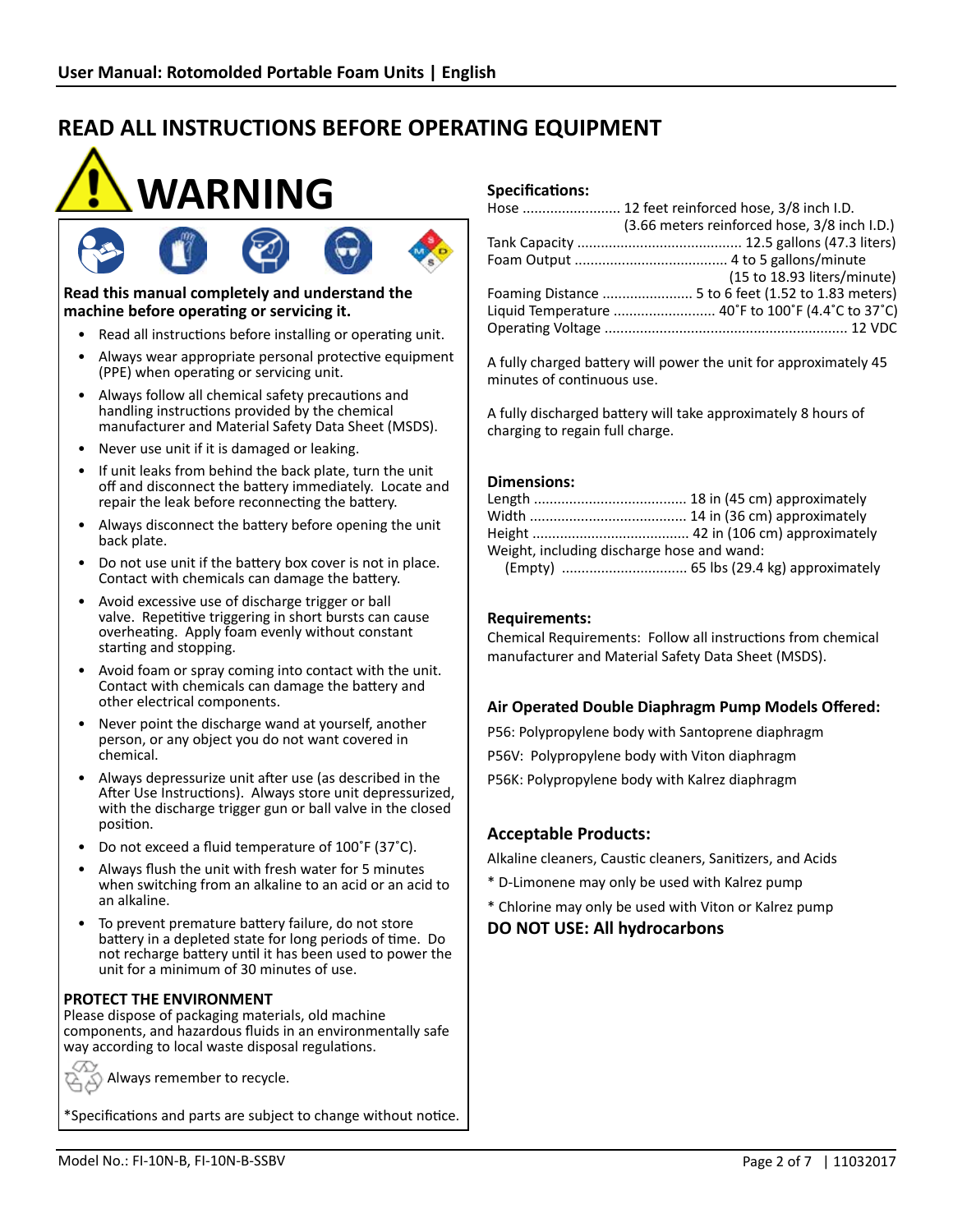## **Operation Instructions:**

- 1. Follow all instructions from the chemical manufacturer. Fill the tank with water and the advised percentage of chemical concentrate.
- 2. Press the power button (PBS-12V) to turn the unit ON.
- 3. Point the discharge wand in a safe direction and squeeze the trigger gun (PSG12) or open the ball valve (HV60) to activate the unit.
- 4. Adjust the needle valve handle (NV1032HNDL) to regulate the wetness or dryness of the foam by following the steps below:
	- a. Close needle valve (NV18) completely by turning handle (NV1032HNDL) in clockwise direction until it stops.
	- b. Open needle valve (NV18) by turning handle (NV1032HNDL) in counter-clockwise direction 3 complete turns.
	- c. Continue to open needle valve (NV18) by turning handle (NV1032HNDL) counter-clockwise in ¼ turn increments, allowing 30 seconds between adjustments, until desired consistency of foam is achieved.

# **After Use Instructions:**

- 1. Flush the unit with fresh water for 5 minutes.
- 2. Press the power button (PBS-12V) to turn the unit OFF, and squeeze the discharge trigger gun (PSG12) or open the discharge ball valve (HV60) to relieve any pressure remaining in the system.
- 3. Release the discharge trigger gun (PSG12) or close the discharge ball valve (HV60) after all pressure has been relieved from the system. Store the unit with the discharge trigger gun or ball valve in the closed position.

#### **Battery Instructions:**

#### **To monitor battery power level:**

When the power button (PBS-12V) is in the ON position, the power button light will illuminate to indicate the battery power level:

- A continuous red light means that the battery has sufficient charge to power the unit.
- A blinking red light means that the battery is drained and must be recharged.

#### **To charge battery:**

- 1. Verify that the power button (PBS-12V) is in the OFF position.
- 2. Loosen battery box screws (BPS) and remove battery box cover (BBC-17).
- 3. Unplug battery lead from unit wiring and connect battery lead to Battery Tender charger.
- 4. After battery has been charged, disconnect battery lead from charger and reconnect to unit wiring.
- 5. Replace and secure battery box cover (BBC-17) and screws (BPS).

Battery Tender Charging Status Indicator Lights:

- Amber Light Flashing: Connected to AC power but not battery.
- Amber Light Steady: Connected to AC power and charging the battery.
- Green Light Flashing: Battery is more than 80% charged.
- Green Light Steady: Battery is completely charged.

Note: For more information on charging the battery, see Battery Tender instructions. To prevent premature battery failure, do not store battery in a depleted state for long periods of time. Do not recharge battery until it has been used to power the unit for a minimum of 30 minutes of use.

#### **Maintenance Instructions:**

To keep your foam unit operating properly, periodically perform the following maintenance procedures:

Note: Before performing any maintenance, ensure that the unit has been turned OFF and depressurized according to the "After Use Instructions" above. Always disconnect the battery before opening the unit back plate.

- Inspect the air pump (P56/P56K/P56V) for wear and leaks.
- Inspect all hoses for leaks or excessive wear. Make sure all hose clamps are in good condition and properly secured.
- Check the suction line and screen (STR34) for debris or blockages, and clean as needed.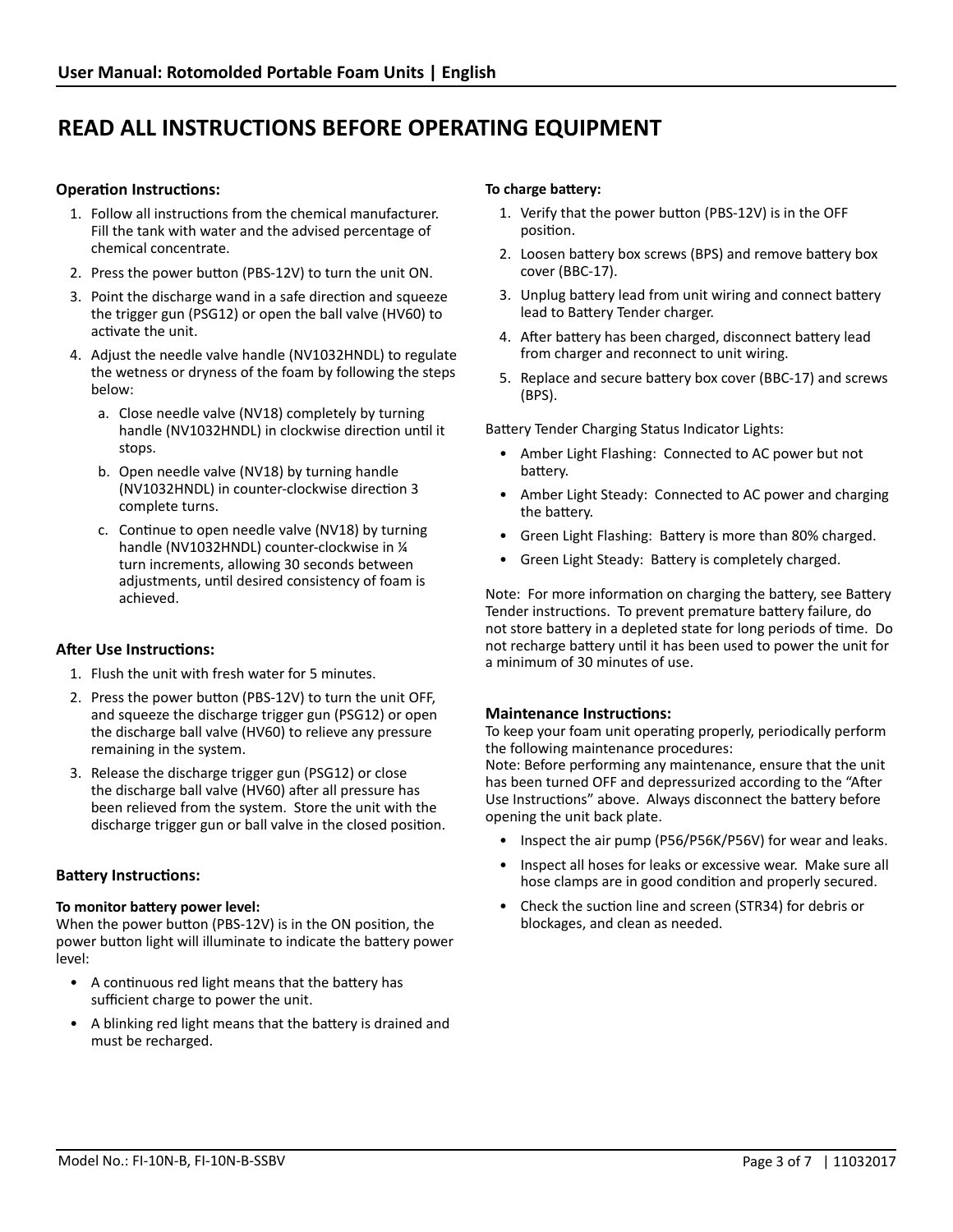| <b>TROUBLESHOOTING GUIDE</b>                 |                                                                                                                                                                                                                                                                                                                                                                                                                                                                                                                                                                                     |                                                                                               |  |  |
|----------------------------------------------|-------------------------------------------------------------------------------------------------------------------------------------------------------------------------------------------------------------------------------------------------------------------------------------------------------------------------------------------------------------------------------------------------------------------------------------------------------------------------------------------------------------------------------------------------------------------------------------|-----------------------------------------------------------------------------------------------|--|--|
| <b>PROBLEM</b>                               | <b>CAUSE</b>                                                                                                                                                                                                                                                                                                                                                                                                                                                                                                                                                                        | <b>SOLUTION</b>                                                                               |  |  |
| Foam too wet or too dry                      | Adjust the needle valve handle (NV1032HNDL) to regulate the wetness or dryness of the foam by<br>following the steps below:<br>a. Close needle valve (NV18) completely by turning handle (NV1032HNDL) in clockwise direction<br>until it stops.<br>b. Open needle valve (NV18) by turning handle (NV1032HNDL) in counter-clockwise direction 3<br>complete turns.<br>c. Continue to open needle valve (NV18) by turning handle (NV1032HNDL) counter-clockwise in 1/4<br>turn increments, allowing 30 seconds between adjustments, until desired consistency of foam is<br>achieved. |                                                                                               |  |  |
| Sporadic wet foam                            | • Improper mixture of cleaning                                                                                                                                                                                                                                                                                                                                                                                                                                                                                                                                                      | • Make sure the chemical is a foaming chemical                                                |  |  |
|                                              | solution                                                                                                                                                                                                                                                                                                                                                                                                                                                                                                                                                                            | • Make sure the chemical solution is mixed at an<br>appropriate concentration to produce foam |  |  |
|                                              | · Discharge hose kinked                                                                                                                                                                                                                                                                                                                                                                                                                                                                                                                                                             | • Straighten, repair or replace hose (H38B-H)                                                 |  |  |
|                                              | · Wadding clogged                                                                                                                                                                                                                                                                                                                                                                                                                                                                                                                                                                   | • Replace wadding (WAAD-.75)                                                                  |  |  |
|                                              | • Wadding next to spray tip                                                                                                                                                                                                                                                                                                                                                                                                                                                                                                                                                         | • Replace tubing (H38CP) between tip and trigger                                              |  |  |
| Constant wet foam                            | · Wadding clogged                                                                                                                                                                                                                                                                                                                                                                                                                                                                                                                                                                   | • Repair or replace wadding (WAAD-75)                                                         |  |  |
|                                              | • Air check valve may be plugged or<br>backwards                                                                                                                                                                                                                                                                                                                                                                                                                                                                                                                                    | • Replace or reverse check valve (CV18-K)                                                     |  |  |
|                                              | • Air compressor not cycling                                                                                                                                                                                                                                                                                                                                                                                                                                                                                                                                                        | • Replace air compressor (AC12V-14HP)                                                         |  |  |
| Sporadic dry foam                            | • The strainer may be plugged                                                                                                                                                                                                                                                                                                                                                                                                                                                                                                                                                       | • Clean the strainer (STR34)                                                                  |  |  |
|                                              | • Pump may be cycling improperly                                                                                                                                                                                                                                                                                                                                                                                                                                                                                                                                                    | • Replace the pump (P56/P56K/P56V)                                                            |  |  |
| Only air discharges from<br>foam wand        | • Pump not cycling                                                                                                                                                                                                                                                                                                                                                                                                                                                                                                                                                                  | • Replace pump (P56/P56K/P56V)                                                                |  |  |
|                                              | • Problem with intake hose                                                                                                                                                                                                                                                                                                                                                                                                                                                                                                                                                          | • Check intake hose and strainer and repair as needed                                         |  |  |
| Unit leaks from behind the<br>plate          | • Fittings, clamps, or tubing not<br>secured properly                                                                                                                                                                                                                                                                                                                                                                                                                                                                                                                               | • Find leak and replace or repair parts as necessary                                          |  |  |
|                                              | • Pump leaks from chemical attack                                                                                                                                                                                                                                                                                                                                                                                                                                                                                                                                                   | • Replace pump (P56/P56K/P56V)                                                                |  |  |
| Power light will not turn on                 | • Blown fuse                                                                                                                                                                                                                                                                                                                                                                                                                                                                                                                                                                        | • Replace fuse (FU25-TD)                                                                      |  |  |
|                                              | • Battery leads are backwards                                                                                                                                                                                                                                                                                                                                                                                                                                                                                                                                                       | • Connect leads to correct terminals                                                          |  |  |
| Power switch light will not<br>stop blinking | • Depleted battery                                                                                                                                                                                                                                                                                                                                                                                                                                                                                                                                                                  | • Completely recharge battery                                                                 |  |  |
|                                              | • Bad battery                                                                                                                                                                                                                                                                                                                                                                                                                                                                                                                                                                       | • Replace battery (BSLA-12V17)                                                                |  |  |
|                                              | • Bad control relay                                                                                                                                                                                                                                                                                                                                                                                                                                                                                                                                                                 | • Replace control relay (LVRC-12V)                                                            |  |  |
| Battery will not completely                  | • Bad battery                                                                                                                                                                                                                                                                                                                                                                                                                                                                                                                                                                       | • Replace battery (BSLA-12V17)                                                                |  |  |
| charge                                       | • Bad charger                                                                                                                                                                                                                                                                                                                                                                                                                                                                                                                                                                       | • Replace charger (BC12V-BT)                                                                  |  |  |
| Battery discharges too<br>quickly            | • Battery was stored in depleted state<br>for long periods of time                                                                                                                                                                                                                                                                                                                                                                                                                                                                                                                  | • Replace battery (BSLA-12V17)                                                                |  |  |
|                                              | • Battery has reached life expectancy                                                                                                                                                                                                                                                                                                                                                                                                                                                                                                                                               | • Replace battery (BSLA-12V17)                                                                |  |  |
|                                              | • Battery was charged and run for short<br>periods of time (not allowed to fully<br>charge or discharge)                                                                                                                                                                                                                                                                                                                                                                                                                                                                            | • Replace battery (BSLA-12V17)                                                                |  |  |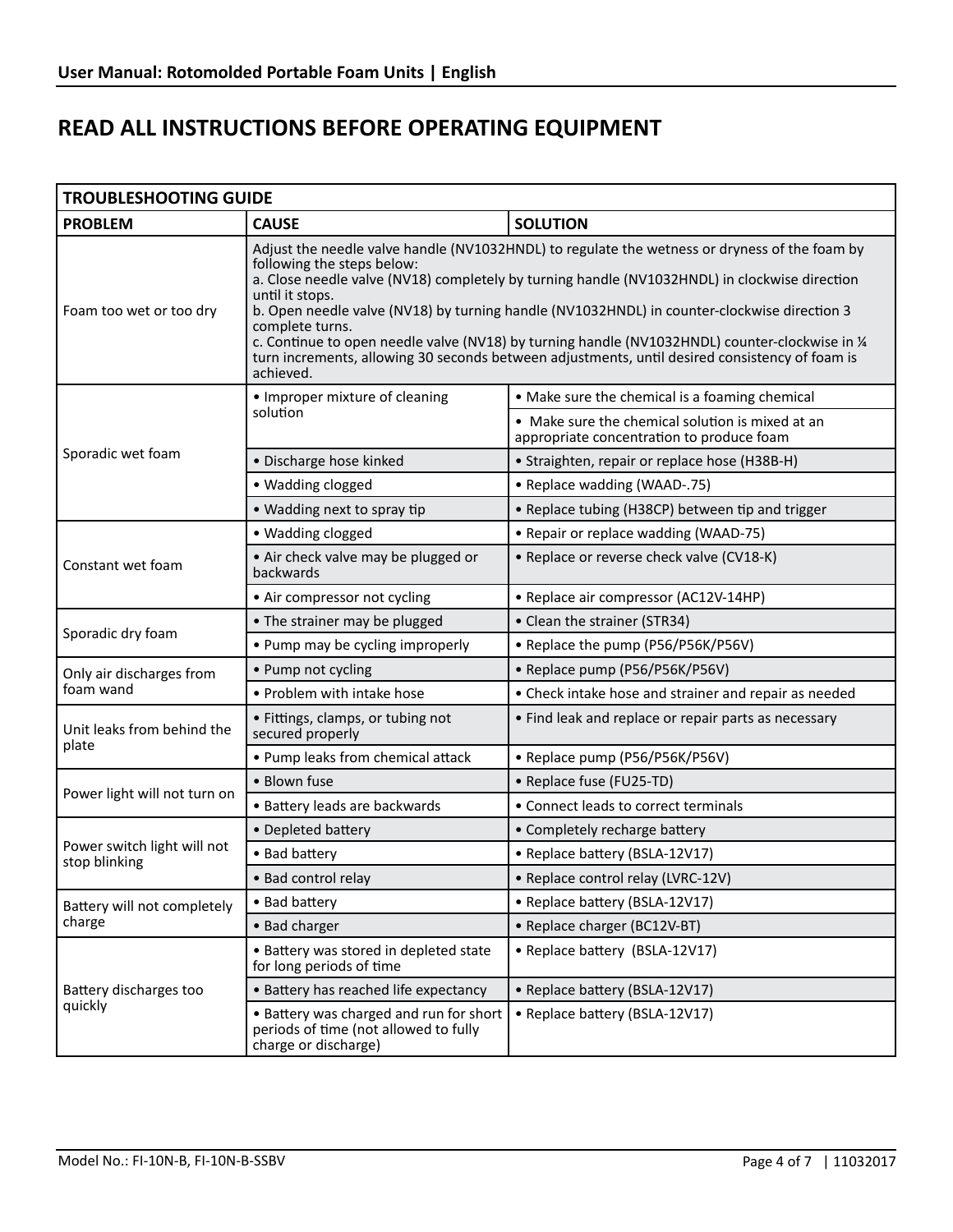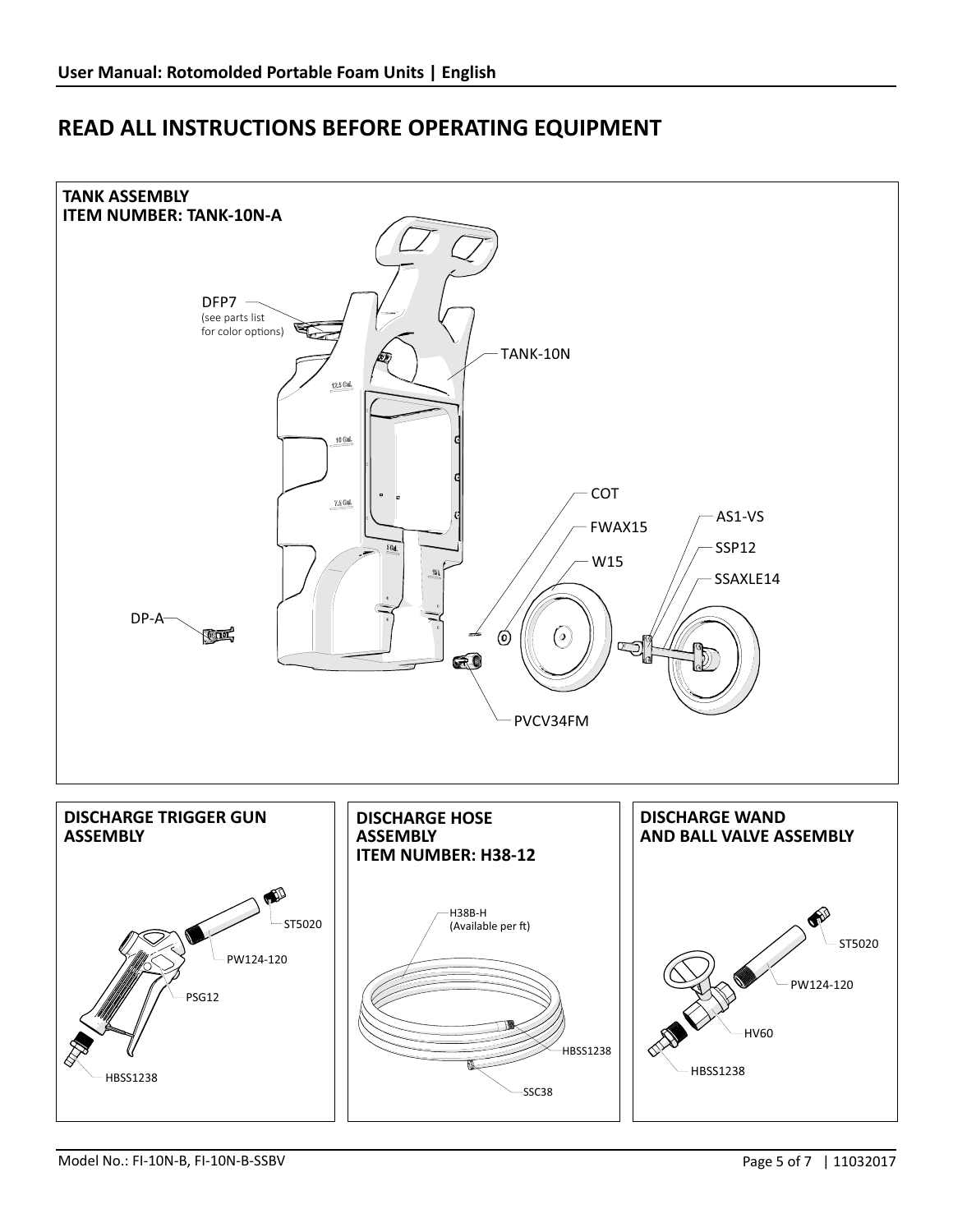